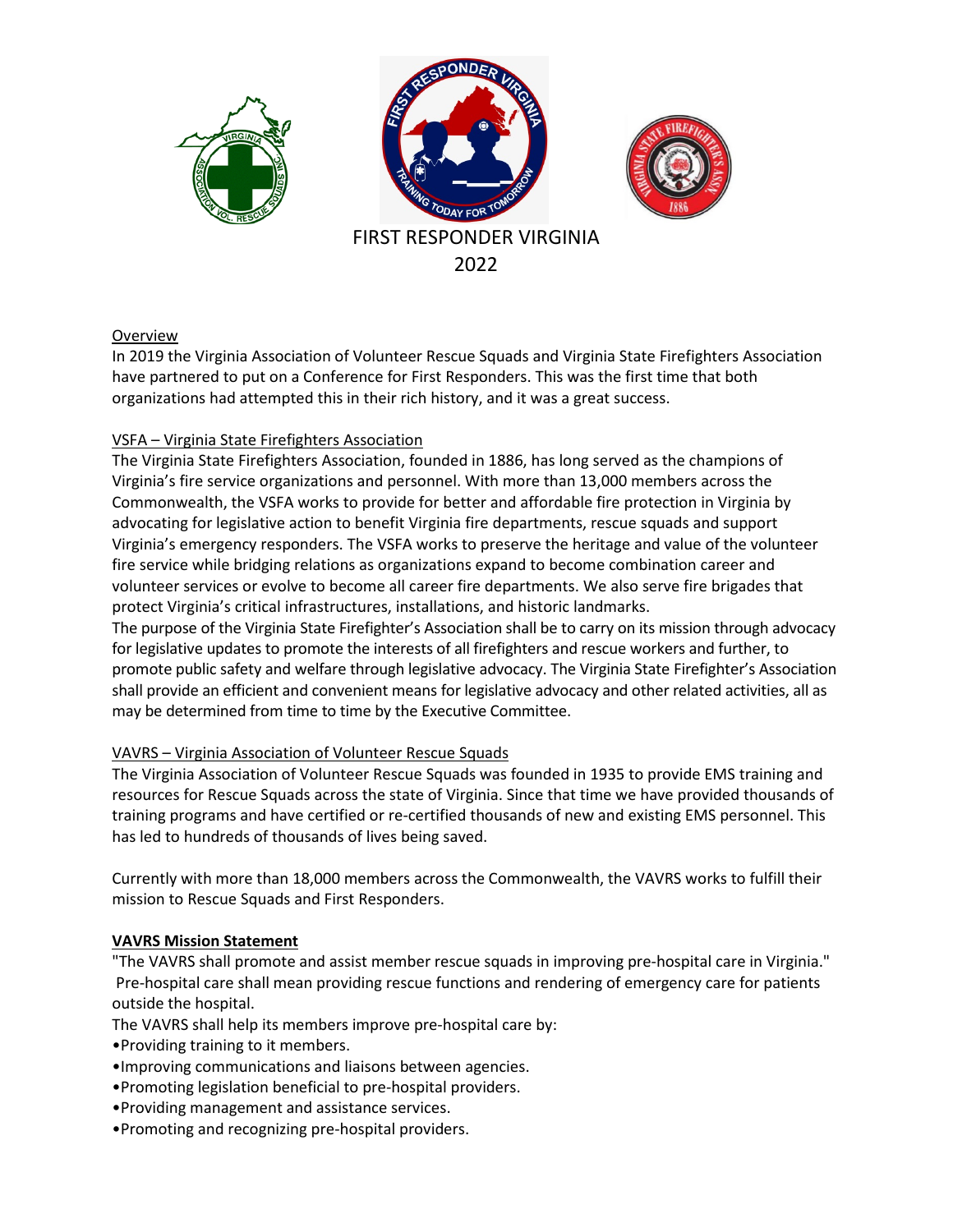





First Responder Virginia 2022 Sponsorship Levels

## Sponsorship Levels:

• *Levels of sponsorship and what is included are negotiable.* 

## **PLATINUM RESPONDER SPONSOR - \$15,000**

Key sponsor for convention that includes displaying company marketing (such as banners, event materials, tabletop displays, etc.), booth, social media, acknowledgement at ceremonies, web banner ad on the First Responder Virginia, VAVRS and VSFA websites, newsletter large ad, conference book, top billing on support wall *(displayed at all functions)*, individual class sponsor, one conference class break, and other discussed/negotiated opportunities.

## **GOLD RESPONDER SPONSOR - \$6,500**

Web banner ad on the First Responder Virginia, VAVRS and VSFA websites, newsletter large ad, conference book or app ad, top billing on support wall *(displayed at all functions)*, individual class sponsor, one conference class break, key note speaker sponsor, sponsor an activity, event materials, displaying company marketing (banner and displays), special social media and website recognition, newsletter large ad, conference book or app ad, billing on support wall *(displayed at all functions)*, one conference class break and other discussed/negotiated opportunities.

## **SILVER RESPONDER SPONSOR - \$4,500**

Web banner ad on First Responder Virginia, VAVRS and VSFA websites, website and social media recognition for both VAVRS and VSFA newsletter large ad, conference book ad, billing on support wall *(displayed at all functions)*, and one conference class break.

## **BRONZE RESPONDER SPONSOR - \$2,500**

Event materials, website and social media recognition through both VAVRS and VSFA, conference book ad, activity and general give away's (provided by the sponsor), and other discussed opportunities.

## **WE SUPPORT FIRST RESPONDERS - \$1,000**

Event materials, website and social media recognition through both VAVRS and VSFA, activity and general give away's (provided by the sponsor), and other discussed opportunities.

## **FRIEND OF FIRST RESPONDERS - \$500**

Give out business raffle prizes, meeting materials (provided by the sponsor), general recognition in marketing materials, and general giveaways for meeting attendees (provided by the sponsor.)